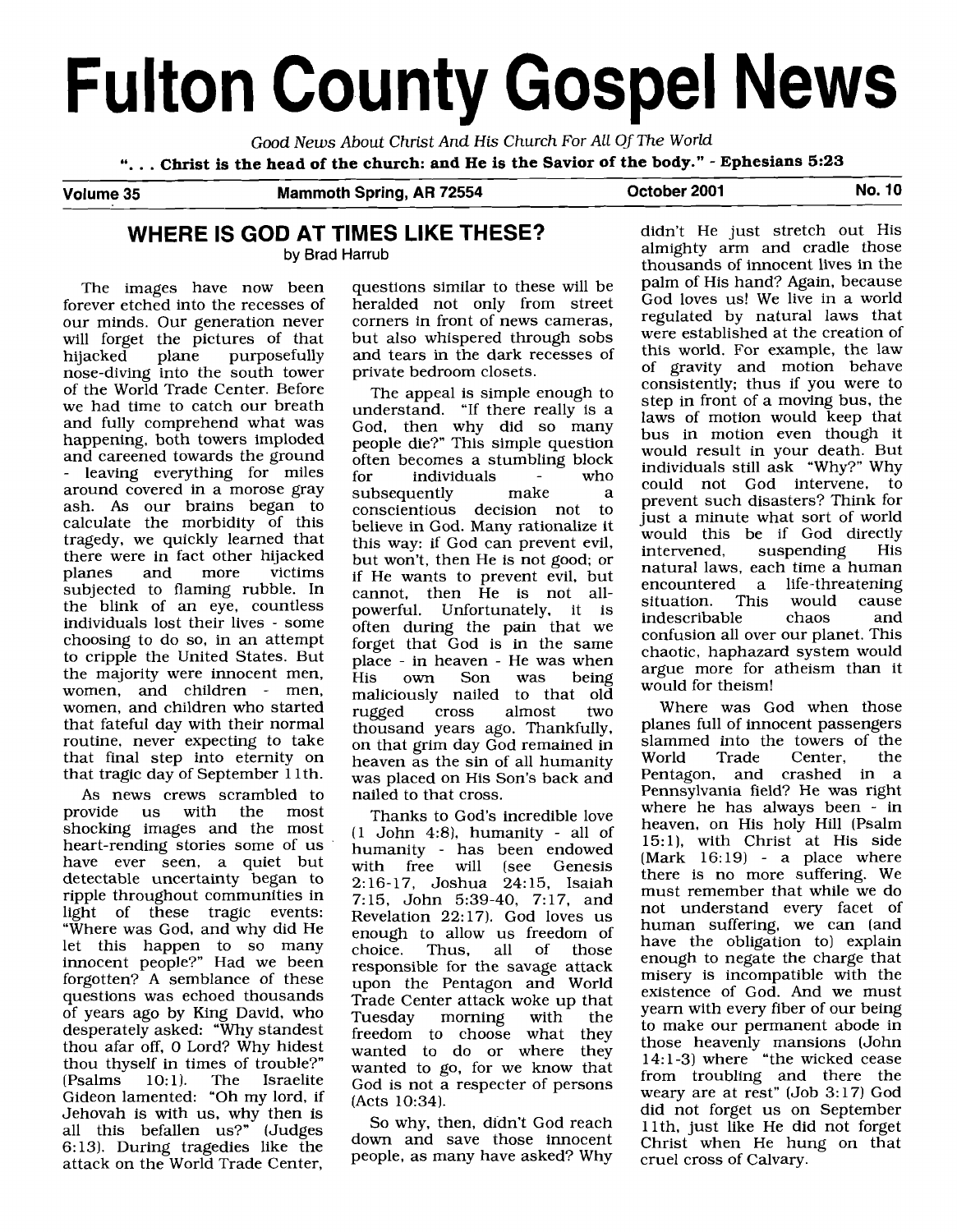#### **FULTON COUNTY GOSPEL NEWS USPS Publication #211780**

.. is a Periodical publication issued monthly by the Church of Christ at Third and Bethel (P.O. Box 251), Mammoth Spring, **AR** 72554-025 1. **POSTMASTER: Please mail all changes of address to the above** <sup>1</sup>**address.** 

**FCGN** is mailed free of charge to any who care to receive it. We will be happy to add any names to the regular mailing list. If you send in a name we must have a complete address, including number and street name, or R.R. or HCR number, plus box number, or a P.O. Box number and the **NINE DIGIT ZIP CODE.** This paper is supported by voluntary contributions for which we are grateful. Financial information will be furnished upon request. **Mail all address corrections or manuscripts to:** 

#### **FULTON COUNTY GOSPEL NEWS**  P.O. **Box** 251

Mammoth **Spring, AR 72554** 

| TED J. CLARKE  EDITOR          |  |  |
|--------------------------------|--|--|
|                                |  |  |
|                                |  |  |
| E-Mail  cocfcgn@ozarks.com     |  |  |
| Website                        |  |  |
| www.fultoncountygospelnews.org |  |  |
| Joseph Chase - Webmaster       |  |  |
| E-mail: chasejoseph@yahoo.com  |  |  |

Brad Harrub received his Ph.D. in Anatomy and Neurobiology from the University of Tennessee. He is currently serving as the Director of Scientific Information at Apologetics Press.

He can be reached by e-mail at<br>brad@apologeticspress.org.

230 Landmark Dr. Montgomery, **AL** 36 1 17

**[Editor's note: The church in Mammoth Spring, AR helps to support the work of Apologetics Press' efforts to teach the truth about God and creation. We highly recommend their publications and work as being worthy of your attention and support. Some of the best material being printed today in defense of the teaching of the Bible is being done by them. Write for a catalog at the address above or visit their web site at:** 

**http:** / **/www.apologeticspress.org for some helpful material.]** 

━━⋑⋑⋪⋖⋿

## **Unity**

## **by** Burl **Curtis**

A person has not told you enough if he says, "I believe in and work for unity." The question must be asked, "What kind of unity?"

There have been times of great "unity" (both good and bad) throughout sacred and secular history. Without question the most perfect unity this world has ever known was before man sinned. So perfect was the unity between God, including nature (God's natural laws), and man that God "caused a deep sleep to fall upon Adam" and performed the first surgery and walked "in the garden in the cool of the day" (Gen.  $2:21$ ,  $22:3:8$ ). This perfect unity was destroyed when Eve was deceived by Satan and Adam followed his wife (Gen. 3:6; 1 Tim. 2:14). The result of disunity went from anger to jealousy and rose to the level of murder when Cain killed Abel (Gen. 4:5; 1 John 3: 12). This happened when the world was young and the people few.

Perhaps there has never been a more world-wide bad "unity" than just prior to the flood. The<br>multiplied population, except population, eight souls, was "united" in great wickedness imagination of the thoughts of their hearts was only continually " (Gen. 6:1, 5; 1 Peter 3:20). Great unholy "unity" existed at the tower of Babel (Gen. 11:1-9) and in the period between the judges and the kings when "every man did that which was right in his own eyes" (Judges  $21:25$ ). There was great unity when Jesus was crucified. No one in the mob cried, "Don't crucify him," and weak Pilate and his wife did not stand up for him. The disciples<br>forsook him and fled; the forsook shepherd truly was smitten and the sheep were scattered (Matt. 26:31). There was great unity against the church when Paul was a prisoner in Rome. The Jews said, "As concerning this sect, we know that every where it is spoken against" (Acts 28:22). There was great unity in Greece and Rome when they "rolled over" the world and in France and Germany when Napoleon and Hitler conquered nation after nation. So the question must be raised, "Unity in what and for what purpose? "

Because Satan is the prince of this sinful world (John  $12:31$ ), it is harder to find examples of large-scale good unity. There have been small "pockets" of Godapproved unity among small portions of the world's population at certain times. Consider the Garden of Eden and Noah and his family building and entering the ark and emerging in a "washed clean" earth. Yet Noah and his family were so few compared to the many who drowned. The Jews giving to build the tabernacle is a wonderful example of unity (Ex. 36:5-7). Nehemiah and his helpers had a righteous unity when they rebuilt the walls of Jerusalem "for the people had a mind to work" (Neh. 4:6). The early church will forever stand as a shining example of unity. Led by the trained apostles, who "were all with one<br>accord in one place." the accord in one place," Jerusalem church reached a level of holy unity seldom duplicated<br>(Acts  $2:1$ ,  $44-46$ ;  $4:32-35$ ).  $(4:32-35)$ . Depending upon your point of view, there was great beneficial unity among the colonies during the American Revolutionary War. The United States united to a level seldom seen during World War 11. Great unity existed when Russia was able to cast off Communism. So to say that a church, even a nation, is united does not tell you enough. Upon what are they united?

When faithful brethren speak of unity they refer to unity in Christ based on the Bible alone. They understand what it takes to get into Christ. They do not deceive others by having fellowship with those outside of Christ and calling it unity. They are not trying to build "unity" on some man-made standard. They know that once you leave God's standard, all that remains is some man-made creed or standard. And if people will not agree to unite on God's standard, how are they going to unite on some man-made standard? The unity for which God's people work has clearly defined boundaries. They know that to draw lines where God has not drawn them or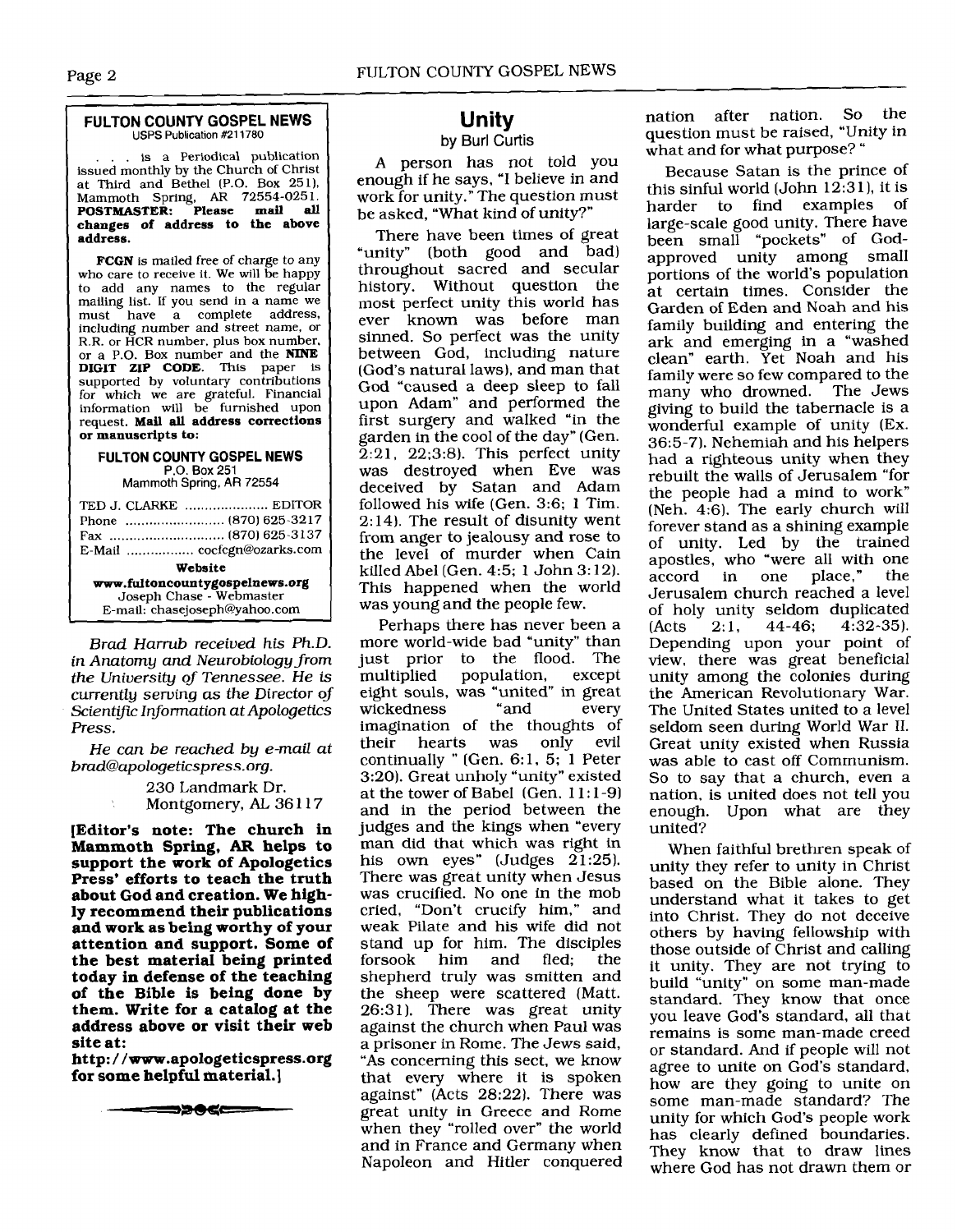erase lines He has drawn, or otherwise move God's boundaries,<br>destroys God-approved unity. God-approved Where the limits have not been clearly marked by God, the faithful follower of God leaves them unmarked. They have no desire to "gather up the tares" lest they "root up also the wheat with them" (Matt. 13:29).

So please "be ye not unwise, but understanding what the will of the Lord is" (Eph. 5:17). "There were false prophets also among the people, even as there shall be false teachers among you" (2 Peter  $2:1$ ). Has it not come to pass the saying that "evil men and seducers shall wax worse and worse, deceiving and being deceived"? We all need to heed Paul's words in the next verse, "But continue thou in the things which thou hast learned and hast been assured of, knowing of whom thou hast learned them" (2 Tim. 3: 13,14).

> 1 18 Red Oak Ln Searcy, AR 72 143

## **GOD'S LOGICAL CONCLUSION VERSUS MAN'S LOGICAL CONCLUSION**  by Neal Pollard

━━≽●≤⊂━━

We are to be obedient to Christ (Heb. 5:8-9). This passage implies the existence of law. John speaks of sin as "the transgression of the law" (1 John. 3:4). Paul's writing is filled with references to the "New Covenant" as Christ's law (Rom. 8:2; 1 Cor. 9:21; Gal. 6:2; etc.). Christians have been freed from the "Old Law" (the Law of God; Law of Moses), but not freed from the law of the Lord (Rom. 7:4). Christ's law is a better law, "established upon better promises" (Heb. 8:6-7). It truly is a "higher law" (cf. Col. 3:1-3), thus it demands more of its adherents (cf. Matt. 5:3-7:27). It is a better law because it is not confined to a chosen race of people, but is for all who respond with an active, obedient faith (Gal. 3:26-29). The Old Law was designed to bring us, according to God's master Scheme, to Christ (Gal. 3:24-25).

The law of Christ is the spiritual law under which all men are subject today (cf. Acts 17:30; Matt. 28:18-20). If not, then no one must obey the gospel, all are saved, and none could be lost except they obey the gospel and afterward turn away! Obviously, then, everyone, Christian and non-Christian, is subject, or amenable (answerable), to Christ's Law (cf. Matt. 16:16; 25:31).

This naturally relates to the subject of marriage as much as it relates to the plan of salvation. Christ instituted His law of marriage for everyone; therefore, all are amenable to that law. In<br>Matthew 19:9. Jesus stated. Matthew 19:9, Jesus "Whosoever shall put away his wife, except it be for fornication,<br>and shall marry another, another. committeth adultery: and whoso marrieth her which is put away doth commit adultery." The crux of any debate in this matter usually centers not on what constitutes scriptural grounds for divorce, but to whom this "law" applies.

Some say that Christ is issuing a law to Christians only. To<br>support this claim, these support this claim, these individuals often lean on a "logical conclusion." Truly, if their "logic" is sound, then their conclusion is sound, too. It is claimed that those who were divorced for any reason before becoming a New<br>Testament Christian can be Testament Christian married as many times as they choose. The mate to whom they are married when they submit to baptism is the one to whom they are bound "so long as they both shall live". Once baptized, say these, they are subject to Christ's teaching on marriage in Matthew 19:9. It is argued by those who subscribe to such "logic" that baptism washes away all past sins without one changing sinful relationships. Is this "sound" logic?

Any rationale is fair game for inspection. Let us test this thinking. Does this conclusion factor in biblical repentance? The dominant view of conservative scholars is that repentance means to change one's mind, to amend one's past sins, withdraw, and turn from, to turn about and to correct committed faults. Thus is introduced the idea of restitution (making right). What must one who is unlawfully married do to make things right with the Lord? That one must dissolve that spiritually "illegal" marriage to properly repent, just as the converted thief must return whatever property he stole from its owner.

Next, what is to be done with Jesus' "whosoever"? Remembering that Christ's laws are universal, what conclusion could be drawn but that all are amenable to His law of marriage, divorce and remarriage? To restrict Christ's "whosoever" to "whatever Christians" is to blantantly change scripture to suit our desire. We would never do so with baptism or worship. Neither can we with God's guidelines on marriage.

Finally, how do we explain the principle of adultery? Is adultery a sin only Christians commit? What makes adultery become acceptable? Does baptism? Baptism is for the forgiveness of sins and not for the validation of them. God condemns adultery as a lust of the flesh (Gal. 5:19). Paul lists adultery as a sin characteristic of one outside a right relationship with Christ (1 Cor. 6:9-11). Does baptism make it right to continue as a thief, an idolator, a homosexual, et al? NO! So it is with adultery. One must give up the adulterous relationship.

Adultery identifies the sin (having unlawful, physical relations with another's spouse - Verses 32- 33). Whosoever identifies the domain of who can be guilty of the sin. Repentance identifies how one takes care of the sin. That is God-logic. Who can improve upon it?

> P.O. Box 745 Mechanicsville, VA 23111



## **A GOOD EXAMPLE**

by David Macy (deceased)

You can be a powerfill force for good when you are young, if you will pray and read your Bible daily, and determine to live a pure Christian life, which will be a